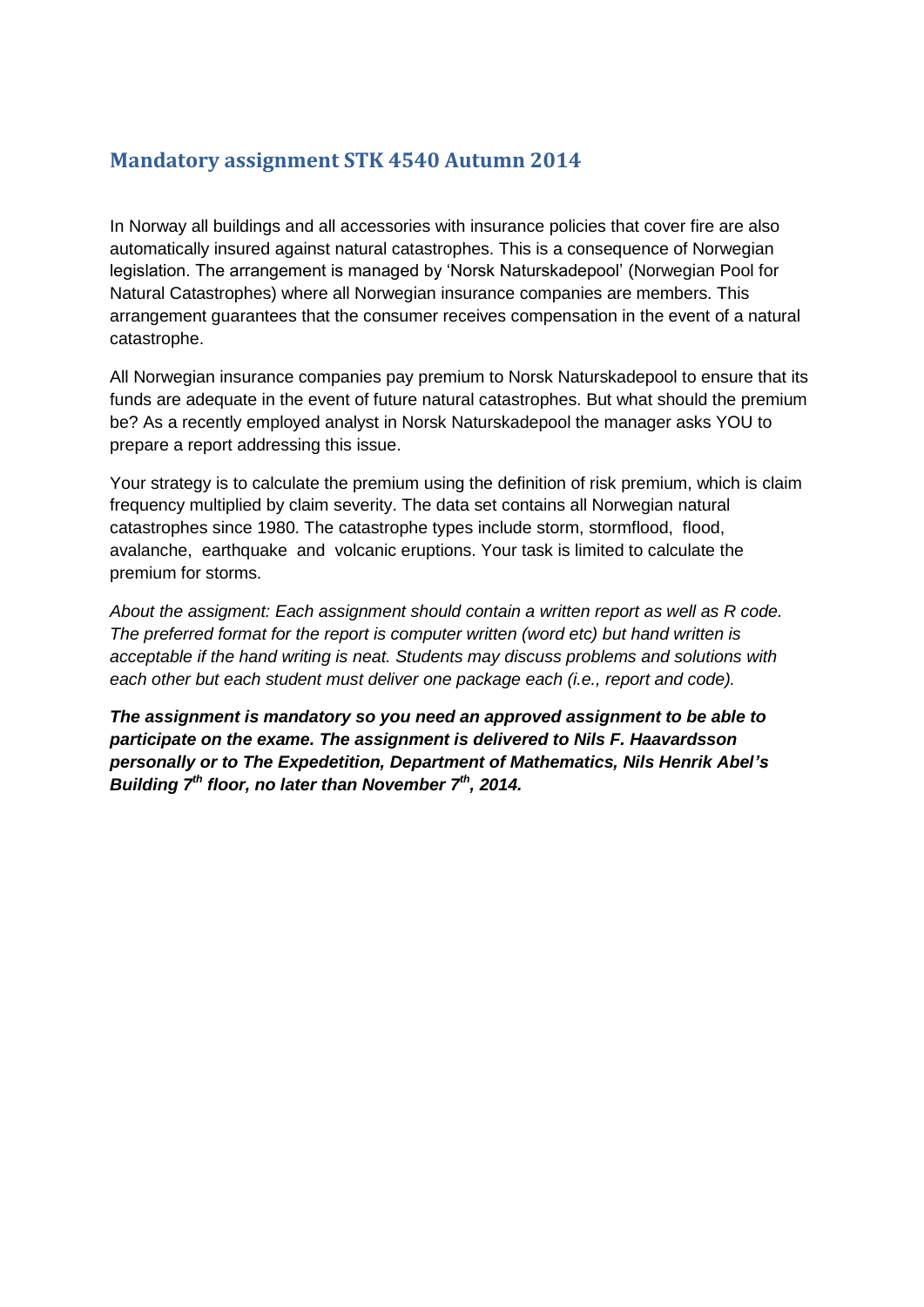# **Problem 1**

Import the datafiles StormCntPCD.txt and StormCntPEvD.txt into your computer and into R. The files are storm claims only. The structure of the files are

|          | Column 1 number of claims                                              |
|----------|------------------------------------------------------------------------|
| Column 2 | index adjusted claim estimate                                          |
| Column 3 | claim year                                                             |
| Column 4 | claim month                                                            |
| Column 5 | claim day                                                              |
| Column 6 | index counting the days from the start, January 1 <sup>st</sup> , 1980 |

The file StormCntPCD.txt contains claims *per calendar day*. Natural catastrophes do not occur so often and when they do they occur in clusters. Thus, this file have a lot of entries without claims as well (i.e., the calendar days without natural catastrophes). The file StormCntPEvD.txt contains claims *per event day*. Thus, it only contains entries for those days in the past 34 years when natural catastrophes have occurred.

#### **Problem 2**

Find percentiles for the number of claims and claim estimate from StormCntPCD.txt. Use percentile intervals of 5 from 5% up to 90%, then intervals of 1 from 90% to 99% and then 0.1 from 99% to 100%. Comment on the table – what have you learnt about the distribution of the number of claims and the claim estimate?

# **Problem 3**

Try to fit a model for claim frequency. Select the data up to the 95<sup>th</sup> percentile. Try nonparametric approach, try a Poisson model and try a negative binomial distribution. To estimate lambda in the Poisson model you may for example use total number of event days divided by total number of calendar days. Compare the three models. Create a table that ranges from 0-20, 21-150 and >150 and calculate the number of claims in each category. Calculate the proportion in each category and comment. If you only manage to create a good model up to the 95<sup>th</sup> percentile what share of the total number of claims have you treated?

# **Problem 4**

Since you are most interested in the consequence of a natural catastrophe from the insurance company's perspective you abandon the idea of developing an advanced frequency model and focus on developing a claim size model. For frequency model purposes you simply assume that the number of natural catastrophes is constant per year (divide the total number of storms by the total number of years).

In the following use the file StormCntPEvD.txt. Remove records with claims estimate that are less than or equal to 0. Try first to fit a model for small and medium sized claims (say up to the 98<sup>th</sup> percentile). Try some parametric models like log-normal, gamma, Pareto and Weibull